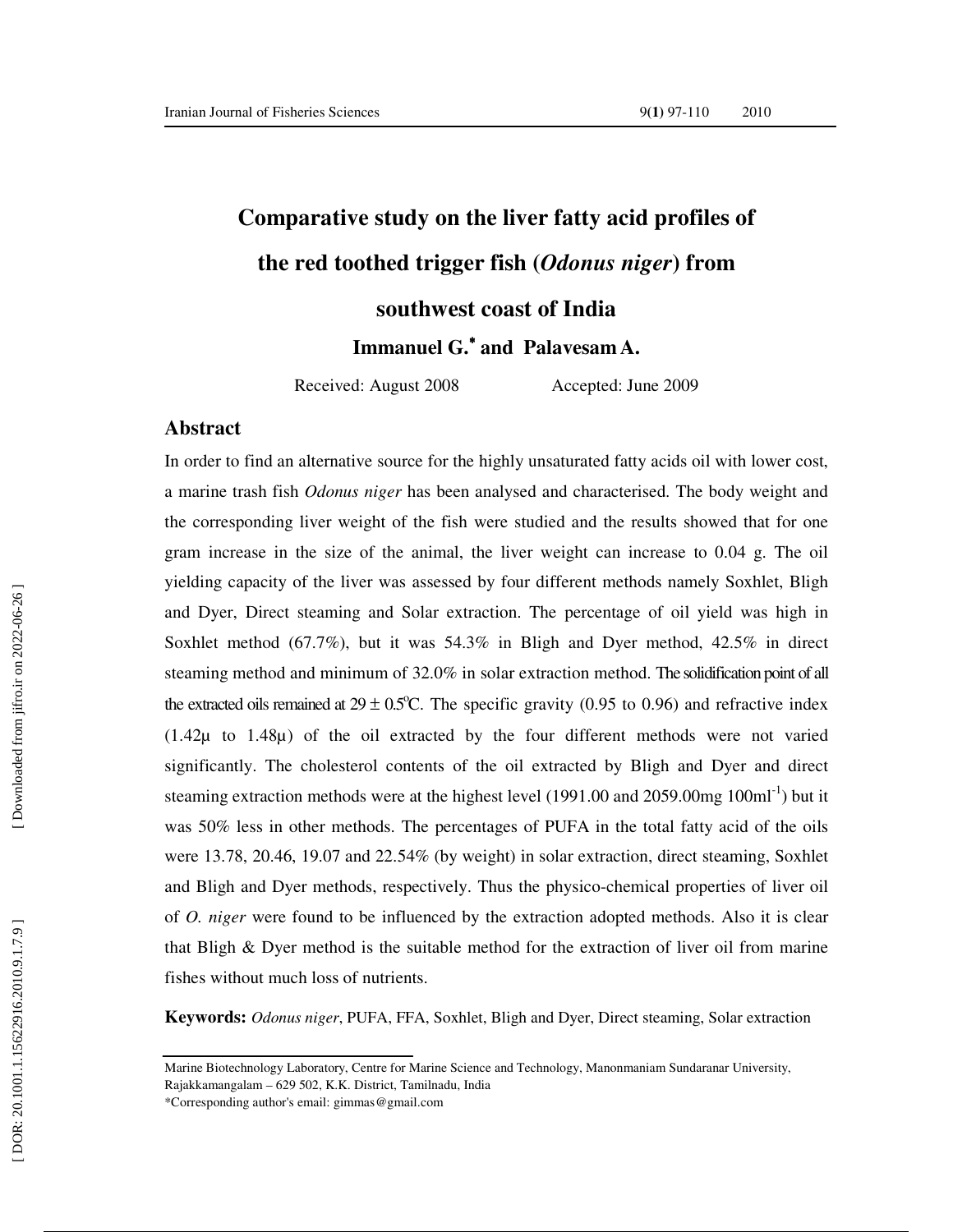## **Introduction**

Among the fishes of the world, the family Balistidae constitutes a substantial fishing in certain areas during particular months in a year (Immanuel *et al*., 2000). Among them *Odonus niger* (Ruppel), is a demersal fish, which occurs in enormous shoals and form regular fishery in the south west coast of India (Immanuel *et al*., 2000, 2009) and obtained in large quantities in trawling during monsoon season as well as in other months. This species is commonly treated as trash fish and used for poultry feed along with huge quantity of livers (Immanuel *et al*., 2000).

In fishery industries, the value added fishery products such as fats and oils are extracted from whole body or liver of several fish species. Various authors have studied the extraction methods of oil from body and livers of fishes and analysed the physical and chemical properties, e.g., shark liver oil (Shenoy & Dey, 1984; Davidson & Cliff, 2002) and dogfish liver oil (Sunarya *et al*., 1992); rays liver oils (Garcia *et al*., 2004) and teleost fish species liver oil (Zheng *et al*., 2004). The fish oils and marine animal oils are characterized by a large group of fatty acids. These fatty acids can be classified as saturated, monounsaturated and polyunsaturated groups. Moreover these oils are having rich source of energy and vitamin A and D (Nair & Gopakumar, 1985; Rossell, 1986; Adrianus, 1993; Aidos *et al*., 2002; Adebiyi and Bawa, 2006; Immanuel *et al*., 2009).

Liver oil of different sources will have various physical and chemical properties.

Sunarya et al. (1992) reported that very small amount of cholesterol, which is the un-saponifiable fraction of oil present in the liver oil of dogfish. Iwasaki and Harada (1984) reported that the blue shark liver tissues contain large quantity of cholesterol.

Adopted methods for isolation of fats have significant influence on its composition. Sunarya *et al*. (1992) reported signifycant changes in fatty acid profile as well as cholesterol percentage of dogfish liver oil extracted by different methods (i.e., direct steaming, Soxhlet, Bligh and Dyer methods). Literature pertained to the above is still wanted as for *O. niger* is concern. Therefore the present study was under taken to find out the liver index, suitable methods for liver oil extraction and physicochemical characterization of oil.

#### **Materials and methods**

A total of 500 specimens (*O. niger*) were randomly collected from the landing centres of Kanyakumari District, Southwest coast of India in different fishing seasons (From June to November, 2004). The length (cm, total length) and weight (g, fresh weight) of each specimen was measured. The lengthweight pairs were plotted in order to find their growth. The parameters and related statistics of the log transformed LWR  $(logW = loga + blogL)$ ;

Where  $W = weight$  of fish in grams, L= total length of fish in centimeters, a=constant of proportionality, b=allometry coefficient) were obtained via ordinary least square regression. Then the abdomen of each specimen was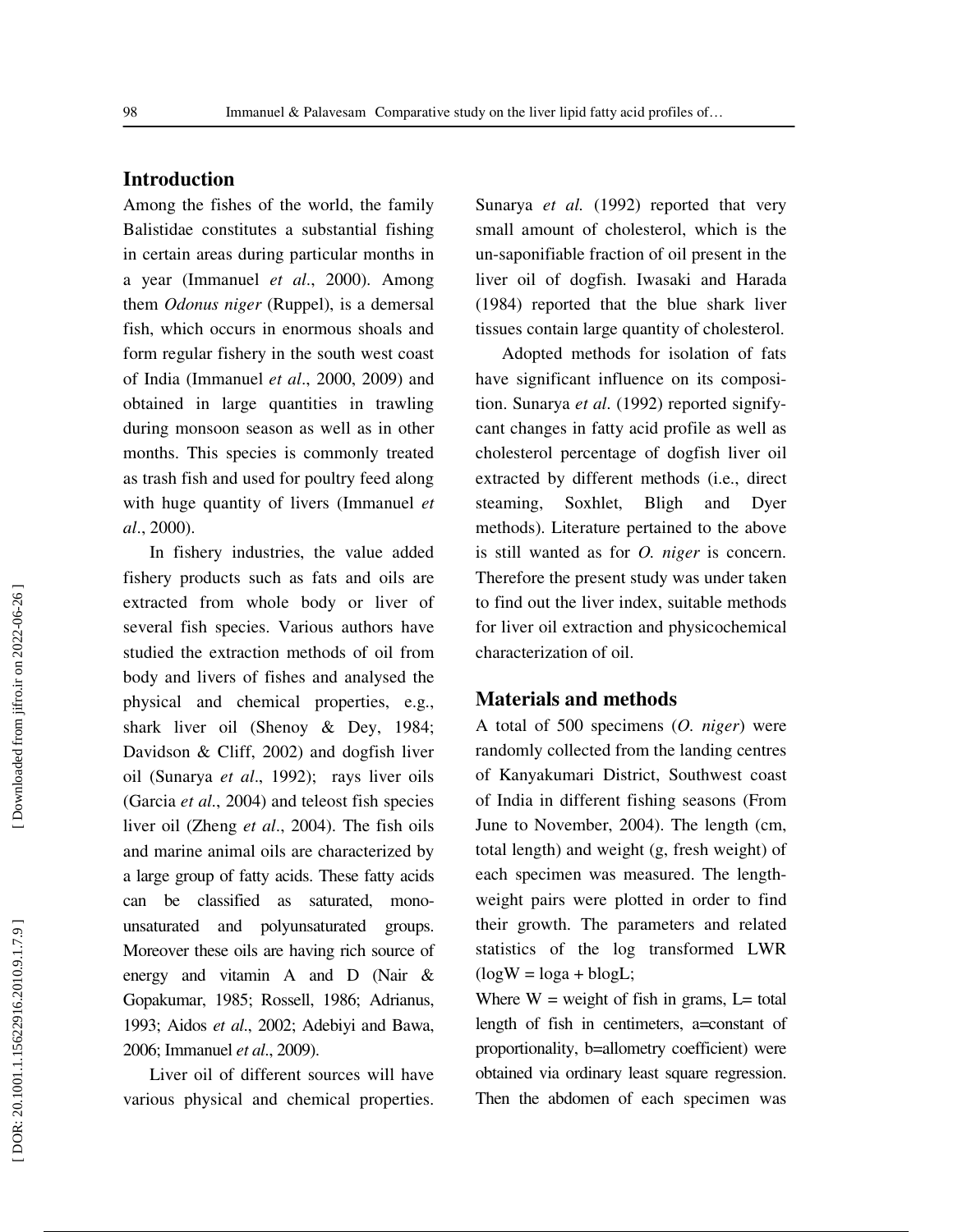dissected and the liver was carefully removed and weighed separately using an electrical monopan balance (accuracy  $\pm$  0.1 g). The weight of the fish and the liver were related using the hepatosomatic index (HSI) formula.

$$
HSI (\%) = \frac{\text{Weight of liver (g)}}{\text{Weight of fish (g)}} \qquad x \text{ 100}
$$

Liver of *O. niger* were weighed and chilled in ice and packed in air tight containers prior to arrival in the laboratory. They were in good condition and did not show any visual trace of spoilage. In the laboratory, the ice cubes were discarded and all the unwanted materials such as blood vessels and visceral materials were removed, cleaned well and were stored at -  $20^{\circ}$ C in a deep freezer until use.

Four different methods were adopted for the extraction of oil from the liver.

- i) Solvent Extraction (Soxhlet) method (Folch *et al.,* 1957)
- ii) Bligh and Dyer method (Bligh & Dyer, 1959)
- iii) Direct steaming method (Sunarya *et al*., 1992)
- iv) Solar extraction method (crude method)

Solar extraction method was standardized in our laboratory after being thawed the livers at ambient temperature. The livers were weighed and placed in a glass bowl, exposed under hot sunlight ( $35\pm2$ <sup>o</sup>C). Within 15 min. the oil started to melt and at every 30 min intervals the melted oil has been collected in a well-cleaned glass beaker and within 4 to 5 hours, the complete oil was separated.

The percentage of oil yield was calculated as:

 Weight of the extracted oil (g) Yield of oil=  $\frac{3.100}{x}$ Weight of the liver (g)

Similarly all the oil extracted by the three methods was quantified.

After extraction, the oils were kept in separate containers in freezer  $(-20^{\circ}\text{C})$  until further use. The physical properties such as solidification point, specific gravity and refractive index of the different extracted oils were analysed by the method of Narasimhan *et al* . (1965) and AOCS (1998). The cholesterol content was estimated by the method of AOCS (1998).

Fatty acid methyl esters (FAMEs) of oil samples were prepared according to the AOCS (1998) official method Ce 1b-89 and analyzed with regard to the amount of individual fatty acids. The different FAMEs were separated from each other with gas chromatography (GC) (Miller & Berger, 1985).

The results obtained were analysed through one-way ANOVA and linear regression tests followed by Zar (1974).

#### **Results**

The harvested fish samples were measured 13.0cm length and the largest one was 22.5cm length. The corresponding weight was also varied from 45.0 to 120.0g (Table 1). The length-weight data obtained for the 500 fish were plotted and obtained a linear trend relationship (Fig. 1). Linear regression statistics computed ( $log W = 0.0296 + 2.966$ logL) was correlated  $(r^2 = 0.9727)$  and significant (P<0.001). The liver weight of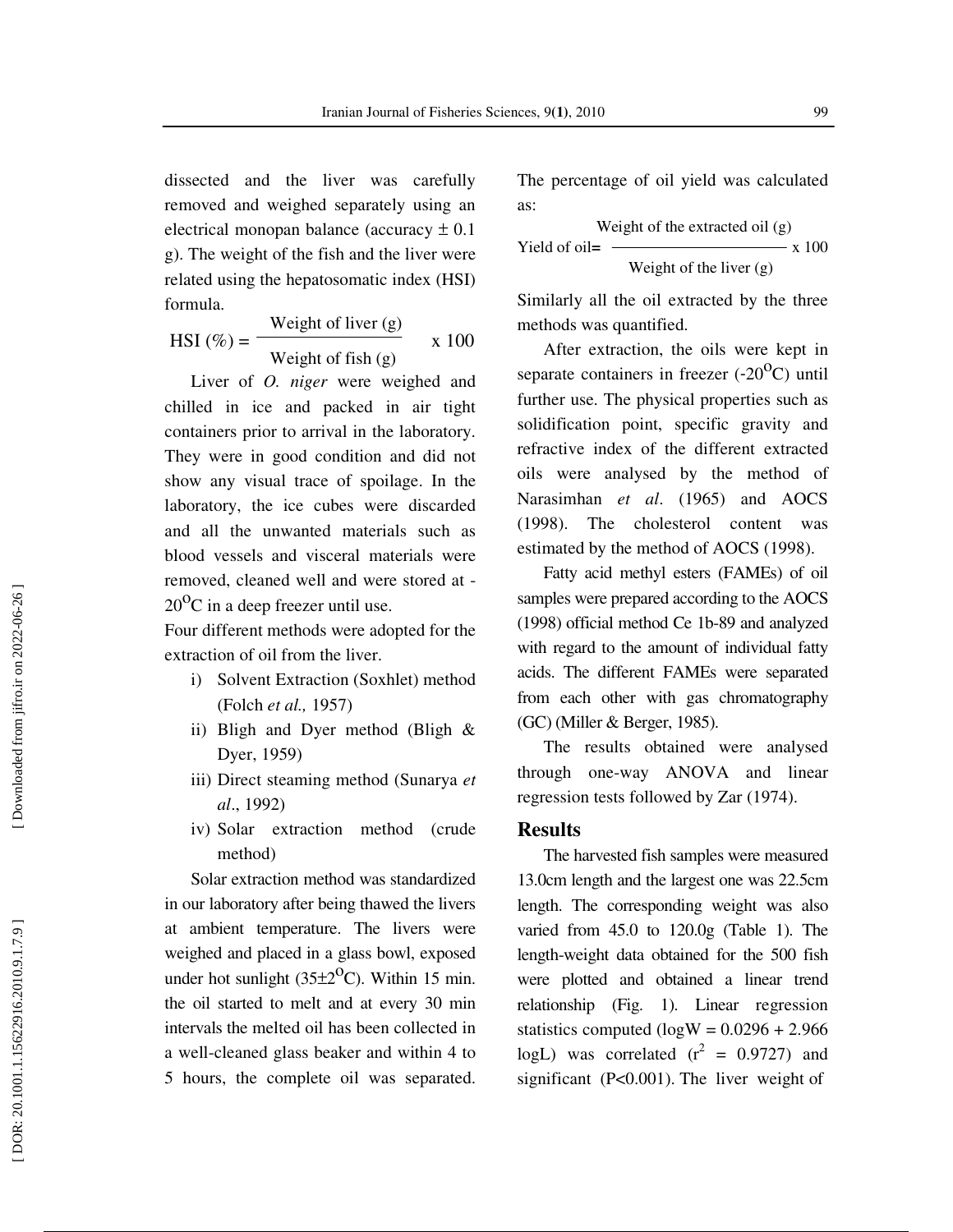the smallest fish was 4.0g and increased to 7.40g in the largest fish sampled. The relation between the body weight and the liver weight was highly significant (P<0.001), indicating that increasing by gram caused the animal size and the liver weight increase (Table 1).

The percentage of oil yielded from the fish liver in different extraction methods were given in Figure 2. Among the tested methods, the difference between the percentage of oil yielded (67.7 ±0.68%) in Soxhlet extraction method and the former was significantly higher (P<0.001) than that in other methods. In Bligh and Dyer and direct steaming methods, the percentage of oil yield recorded were  $54.3\pm0.66$  and  $42.5\pm$ 0.40%, respectively. In solar extraction method the lowest yield of 32.0 ±0.91% oil was registered.

The physico-chemical properties of the oils extracted by the different methods were

given in Table 2. Irrespective of the different methods followed for the extraction of oil, the solidification point remained at  $29.0 \pm 0.5^{\circ}$ C. The specific gravity of the oils extracted by four different methods were 0.9581, 0.9519, 0.9523 and 0.9525 in Soxhlet, Bligh and Dyer, direct steaming and solar extraction methods, respectively. The refractive index at 29°C was also almost similar in all the four methods; they were 1.426, 1.466, 1.483 and 1.477 µ in Soxhlet, Bligh and Dyer, direct steaming and solar extraction methods, respectively. The cholesterol content of the oil extracted by Bligh and Dyer and direct steaming extraction methods was at higher level (1991mg and 2059mg  $\times 100$ ml<sup>-1</sup>). In the other two methods, the content of cholesterol was reduced.

| Length of<br>$fish$ (cm) | No. of fish<br>$(n = 500)$ | <b>Body weight</b><br>range $(g)$ | <b>Mean body</b><br>weight $(g)$ | Liver weight<br>range $(g)$ | weight $(g)$    | Mean liver Liver index<br>$(\%)$ |
|--------------------------|----------------------------|-----------------------------------|----------------------------------|-----------------------------|-----------------|----------------------------------|
| $12.5 - 13.5$            | 26                         | $45 - 47$                         | $45.75 \pm 0.82$                 | $4.0 - 4.5$                 | $4.12\pm0.21$   | 9.15                             |
| $13.5 - 14.5$            | 48                         | $46 - 50$                         | $48.60 \pm 1.85$                 | $4.0 - 4.5$                 | $4.30\pm0.24$   | 8.84                             |
| $14.5 - 15.5$            | 73                         | $50 - 57$                         | $53.93 \pm 2.20$                 | $4.5 - 5.0$                 | $4.76\pm0.35$   | 8.45                             |
| $15.5 - 16.5$            | 52                         | $57 - 65$                         | $61.00\pm2.79$                   | $5.0 - 5.5$                 | $5.15 \pm 0.22$ | 8.44                             |
| $16.5 - 17.5$            | 89                         | $70 - 77$                         | 74.11±1.85                       | $5.0 - 5.5$                 | $5.41 \pm 0.18$ | 7.29                             |
| $17.5 - 18.5$            | 104                        | $80 - 87$                         | $83.57 \pm 2.27$                 | $5.5 - 6.0$                 | $5.88\pm0.26$   | 7.03                             |
| $18.5 - 19.5$            | 57                         | $87 - 93$                         | $90.00 \pm 1.63$                 | $6.0 - 6.5$                 | $6.16\pm0.23$   | 6.85                             |
| $19.5 - 20.5$            | 23                         | $98 - 104$                        | $100.00 \pm 2.44$                | $6.5 - 7.0$                 | $6.70\pm0.26$   | 6.70                             |
| $20.5 - 21.5$            | 16                         | $108 - 114$                       | $110.66\pm2.49$                  | $7.0 - 7.5$                 | $7.30\pm0.24$   | 6.59                             |
| $21.5 - 22.5$            | 12                         | $118 - 120$                       | $119.00 \pm 1.00$                | $7.0 - 7.5$                 | $7.40\pm0.10$   | 6.21                             |

| Table 1: Length and weight relationship of trash fish O. niger and its liver index $(n = 500)$ |  |  |  |
|------------------------------------------------------------------------------------------------|--|--|--|
|                                                                                                |  |  |  |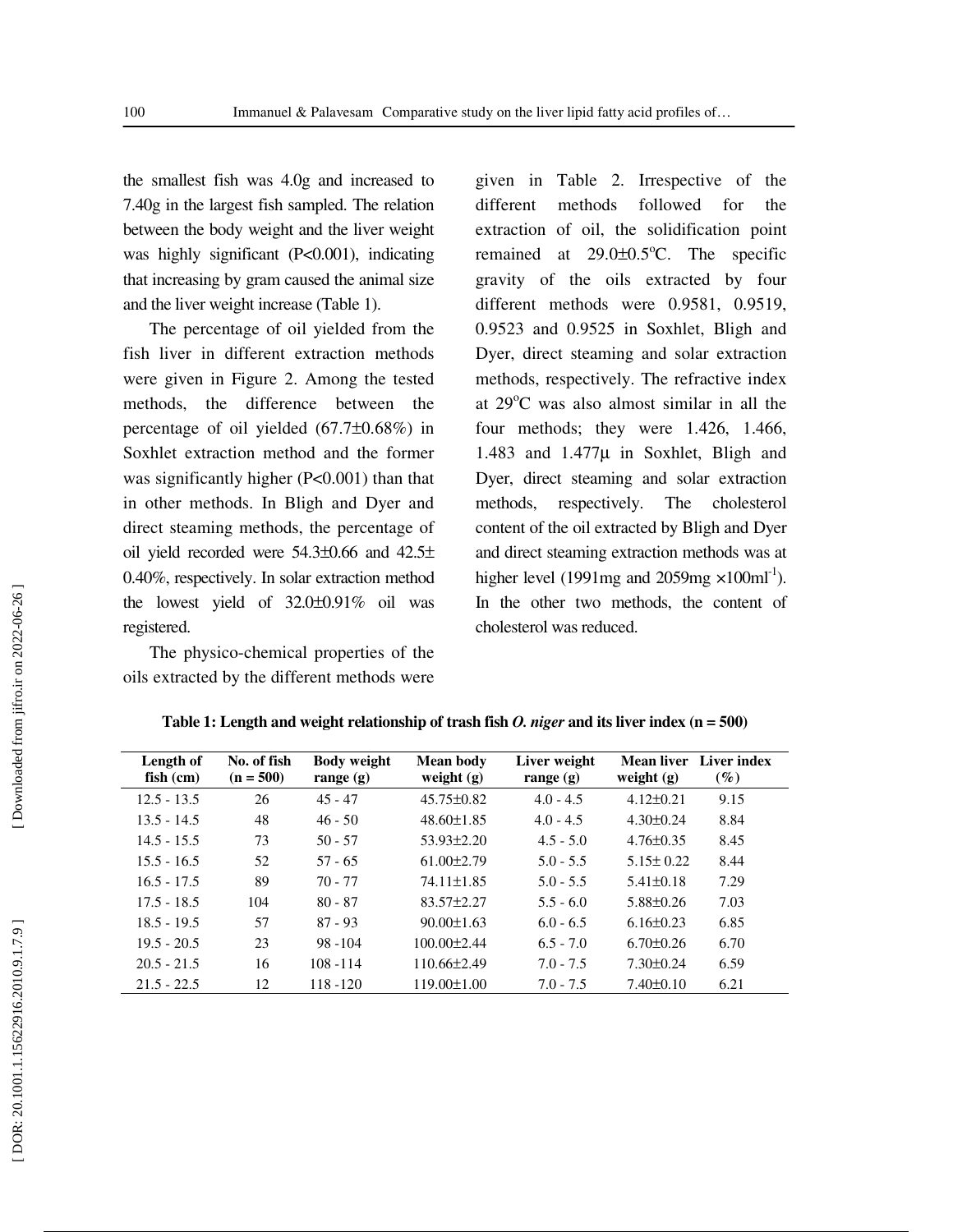

**Figure 1: The relationship between the total length (cm) and body weight (g) of trash fish (***O. niger)* **in the present study**

| Table 2: Physical and chemical composition of extracted liver oil in O. niger with different methods |  |  |  |
|------------------------------------------------------------------------------------------------------|--|--|--|
|------------------------------------------------------------------------------------------------------|--|--|--|

| <b>Parameters</b>                                | Soxhlet           | <b>Bligh &amp;Dyer</b> | <b>Steaming</b>   | <b>Solar</b>      |
|--------------------------------------------------|-------------------|------------------------|-------------------|-------------------|
|                                                  | <b>Extraction</b> | <b>Extraction</b>      | <b>Extraction</b> | <b>Extraction</b> |
| Solidification point $({}^{\circ}C)$             | $29 \pm 0.5$      | $29 \pm 0.5$           | $29 \pm 0.5$      | $29 \pm 0.5$      |
| Specific Gravity                                 | 0.9581            | 0.9519                 | 0.9523            | 0.9525            |
| Refractive Index                                 | 1.426             | 1.466                  | 1.483             | 1.477             |
| (μ) (at $29^{\circ}$ C)                          |                   |                        |                   |                   |
| Cholesterol (mg $100 \text{ml}^{-1}$ ) 1159±7.34 |                   | $1991\pm3.55$          | $2059\pm6.53$     | $1091 \pm 5.71$   |

**Each value is a mean (**± **SD) of three replicate samples** 

The details of the fatty acid profile of the trash fish liver oil extracted by different methods were given in Table 3. The most abundant fatty acid in the *O. niger* liver oil was C16: 0 (Palmitic acid), i.e., 21.70% in Soxlet method, 18.50% in Bligh and Dyer method, 19.26 % in direct steaming method, and 24.60% in solar extraction method.

The fatty acid level showed that the saturated fatty acid Methyl esters (Fame) in the different methods of extracted oils were, 52.73, 47.05, 49.05 and 59.54 % in Soxhlet, Bligh and Dyer, direct steaming and solar extraction methods, respectively. The mono unsaturated fatty acid percentage in the oil extracted by solar extraction method was lower (26.68%), more or less same percentage in the oils of direct steaming and Bligh and Dyer methods (30.49 and 30.41%). In Soxhlet method, it was 28.20%.

The detected polyunsaturated fatty acids (PUFA) in the fame were minimum of 13.78% in solar extraction method and maximum of 22.54 % in Bligh and Dyer method. Soxhlet and direct steaming extraction methods have more or less same percentage of PUFA (19.07% and 20.46 %).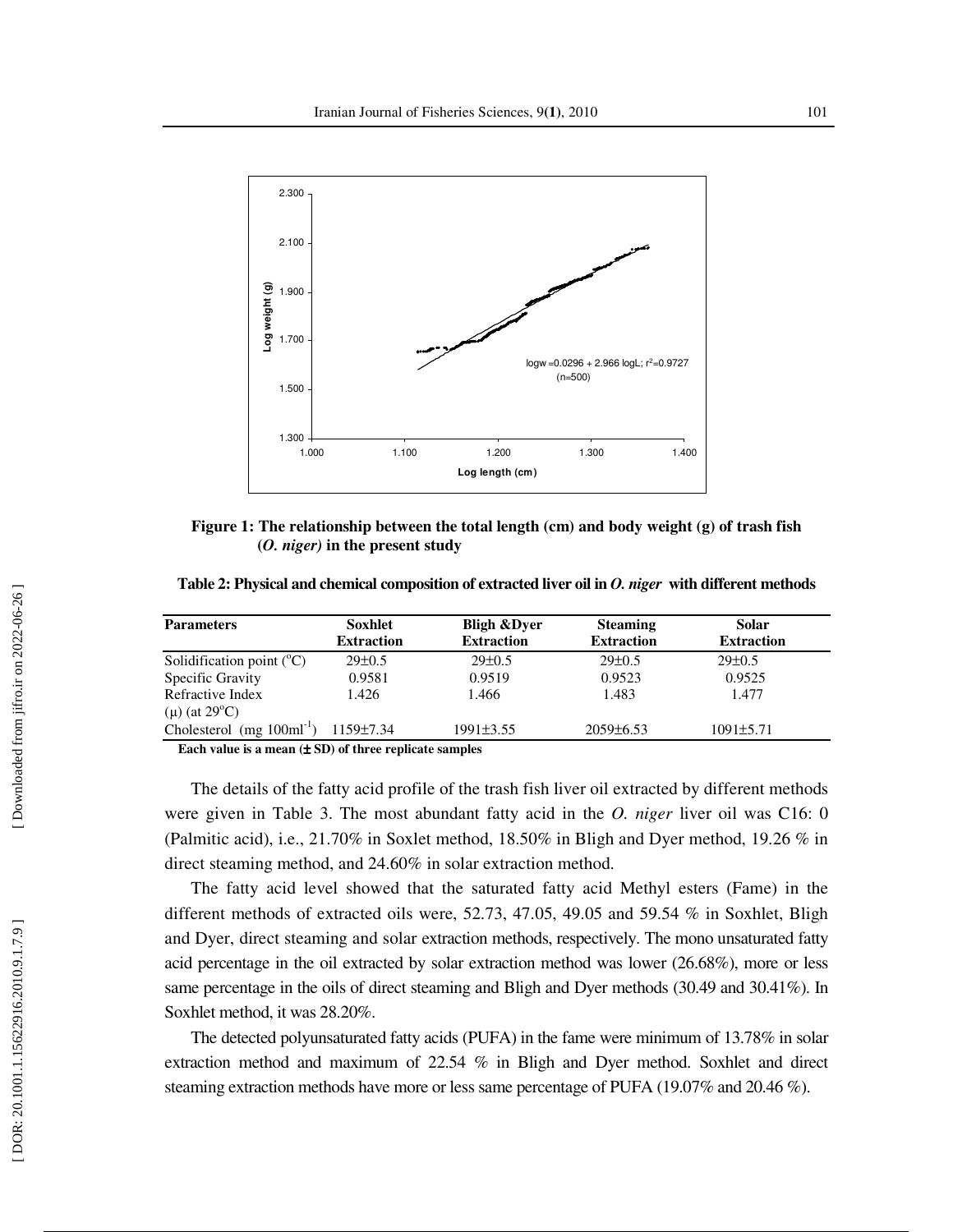| Carbon          | <b>Soxlet</b> | Blig & Dyer | <b>Steaming</b> | Solar      | <b>Summary of One-way</b> |
|-----------------|---------------|-------------|-----------------|------------|---------------------------|
| No.             | extraction    | extraction  | extraction      | extraction | <b>ANOVA</b>              |
| C9:0            | $nd *$        | 0.39        | 0.004           | nd         | $S(F = 1460.036)$         |
| C10:0           | 0.86          | 1.43        | 1.21            | nd         | $S(F = 132.213)$          |
| C11:0           | 2.43          | 1.14        | 1.32            | 2.62       | $S(F = 14626.063)$        |
| C12:0           | 0.83          | nd          | 0.65            | 0.30       | $S(F = 726.333)$          |
| C13:0           | 1.00          | 1.16        | 0.96            | 1.21       | $S(F = 65.296)$           |
| C14:0           | 4.86          | 2.05        | 4.39            | 5.92       | $S(F = 2179.184)$         |
| C15:0           | 2.82          | 2.06        | 2.65            | 2.60       | $S(F = 160.082)$          |
| C16:0           | 21.70         | 18.50       | 19.26           | 24.60      | $S(F = 757.556)$          |
| C17:0           | 1.74          | 1.03        | 1.53            | 4.07       | $S(F = 730.676)$          |
| C18:0           | 13.96         | 14.70       | 14.23           | 15.88      | $S(F = 288.090)$          |
| C19:0           | nd            | nd          | nd              | nd         |                           |
| C20:0           | 1.78          | 2.42        | 1.76            | 1.45       | $S(F = 265.533)$          |
| C21:0           | nd            | 0.12        | nd              | 0.14       | $NS (F = 0.500)$          |
| C22:0           | 0.55          | 0.78        | 0.69            | nd         | $S(F = 33.580)$           |
| C23:0           | 0.20          | nd          | 0.41            | 0.63       | $S(F = 462.330)$          |
| C24:0           | $^{\rm nd}$   | 0.27        | nd              | 0.12       | $S(F = 112.500)$          |
| C14:1           | 0.29          | 0.43        | 0.38            | 0.13       | $S(F = 173.580)$          |
| C16:1           | 5.17          | 4.32        | 5.32            | 6.46       | $S(F = 1935.063)$         |
| C18:1           | 18.29         | 17.84       | 18.05           | 14.43      | $S(F = 1331.210)$         |
| C20:1           | 2.32          | 4.02        | 4.14            | 3.29       | $S(F = 1121.747)$         |
| C22:1           | 2.13          | 3.80        | 2.60            | 2.37       | $S(F = 449.332)$          |
| C18:2           | 11.64         | 12.87       | 11.62           | 8.89       | $S(F = 1131.053)$         |
| C18:3           | nd            | 0.21        | nd              | 0.01       | $S(F = 800.000)$          |
| C20:4           | 2.48          | 2.66        | 2.74            | 1.54       | $S(F = 491.253)$          |
| C20:5           | 2.05          | 2.86        | 2.80            | 1.86       | $S(F = 290.916)$          |
| C22:5           | 1.40          | 1.64        | 1.70            | 1.00       | $S(F = 161.440)$          |
| C22:6           | 1.50          | 2.30        | 1.60            | 0.48       | $S$ (F = 12549.000)       |
| $\epsilon$ SAFA | 52.73         | 47.05       | 49.05           | 59.54      | $S(F = 120.740)$          |
| $ε$ MUFA        | 28.20         | 30.41       | 30.49           | 26.68      | $S(F = 13.625)$           |
| $ε$ PUFA        | 19.07         | 22.54       | 20.46           | 13.78      | $S(F = 55.881)$           |

| Table 3: Fatty acid composition ( $\%$ - by weight) in liver oil extracted by different methods in the |  |  |
|--------------------------------------------------------------------------------------------------------|--|--|
| present study                                                                                          |  |  |

**\* Not detected** 

 **SAFA= Saturated fatty acids; MUFA= Mono unsaturated fatty acids;** 

 **PUFA= Poly unsaturated fatty acids** 

 **Fatty acid content is expressed as area percent FAMEs and % (by dry weight). Each value is a mean of three replicate samples.** 

 **S = Statistically significant (P< 0.05); NS = Statistically non significant (P > 0.05) Values in parenthesis are the Statistical One way- ANOVA - F-value.** 

[Downloaded from jifro.ir on 2022-06-26]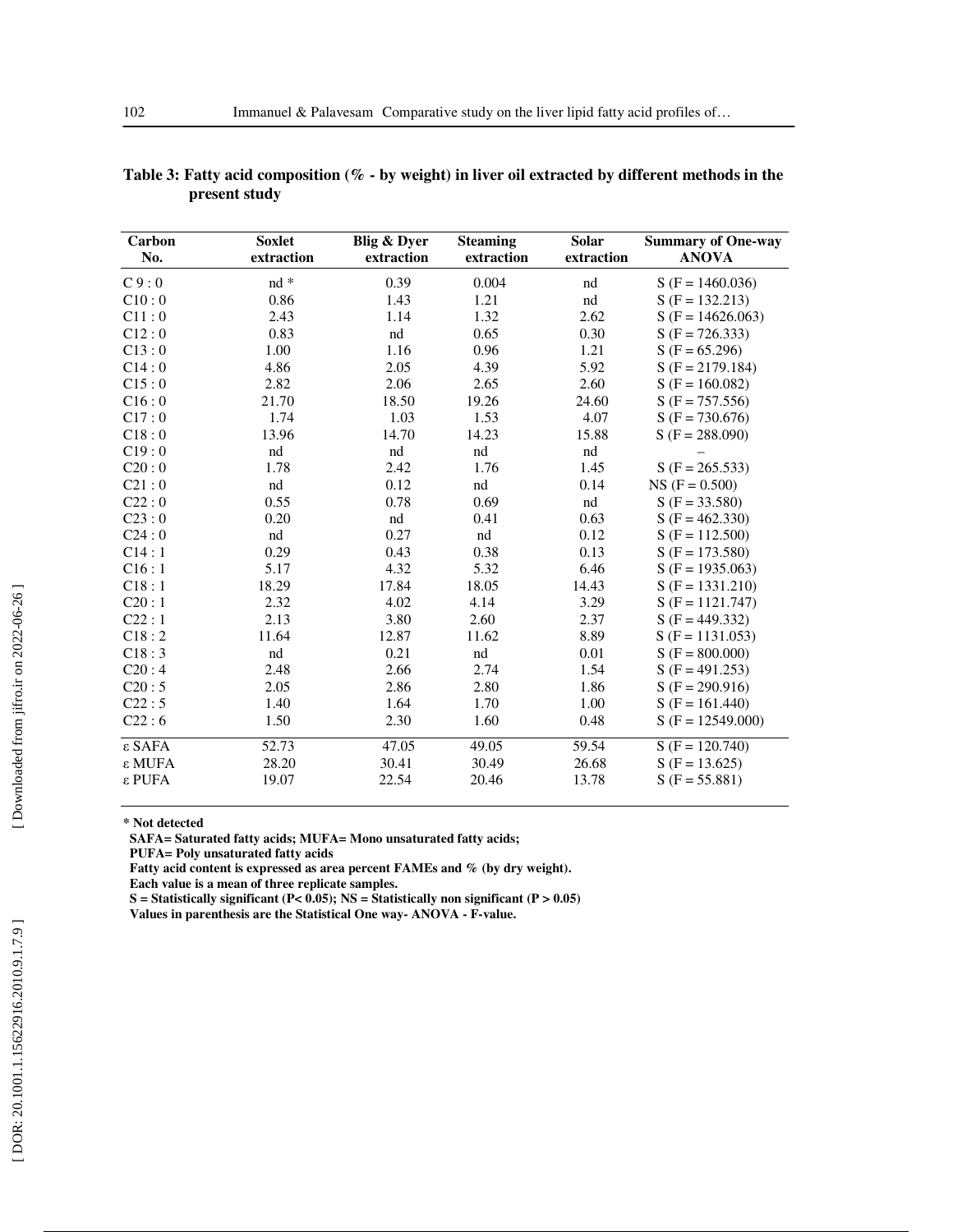

**Figure: 2 Percentage oil yield (w/w) from different methods of extraction of**   *O. niger* **liver Each value is a mean of three replicate samples; Figure with different alphabets is statistically significant (P < 0.05)** 

## **Discussion**

According to Le Cren (1951) length of the fish is often more rapidly and accurately measured than weight, for calculating weight from length, it may also give indication of taxonomic difference and events in the life history of the studied fish. The general expectation is that the weight of fishes would vary on the cube of length (Lagler, 1952; Beverton & Holt, 1957; Brown, 1957; Rounsefell & Everhart, 1959; Brody, 1965). This aspect has been taken into consideration in the present study of length-weight relationship of trasfish *O. niger* of Southwest coast of India and the correlation coefficient obtained for the relation between them was statistically significant.

Shenoy & Dey (1984) reported that the liver of shark usually weighs about one fourth (25%) of the total weight of the fish. In Balistid fish *Sufflamen capistratus,* the percentage was 5.6% (George *et al*., 1976). Whereas in *O. niger,* the percentage of liver

to the body weight was 9.15% in the smallest weight group (45-47g) and 6.21 % in the largest weight group (118-120g). The result obtained in the present study elucidates the impact of method of extraction on oil yield as well as its properties. The oil extracted from the liver of *O. niger* was higher in Soxhlet extraction and Bligh and Dyer methods. The reason for the lowest yield of oil in the steaming and the solar extraction methods may be due to rupture of the liver cells during processing (Sunarya *et al*., 1992; Immanuel *et al*., 2009). Bailey (1942) found after decanting the first portion of free oil from the steamed and centrifuged dogfish liver, the residue gave oil yield of 2 to 10  $\%$  when it was solvent extracted. The Soxhlet and Bligh and Dyer extractions gave results in agreement with the data for the oil content of dogfish liver caught from many areas of Pacific region and Japan, which have been cited as 50-70% (Brody, 1965; Kayama *et*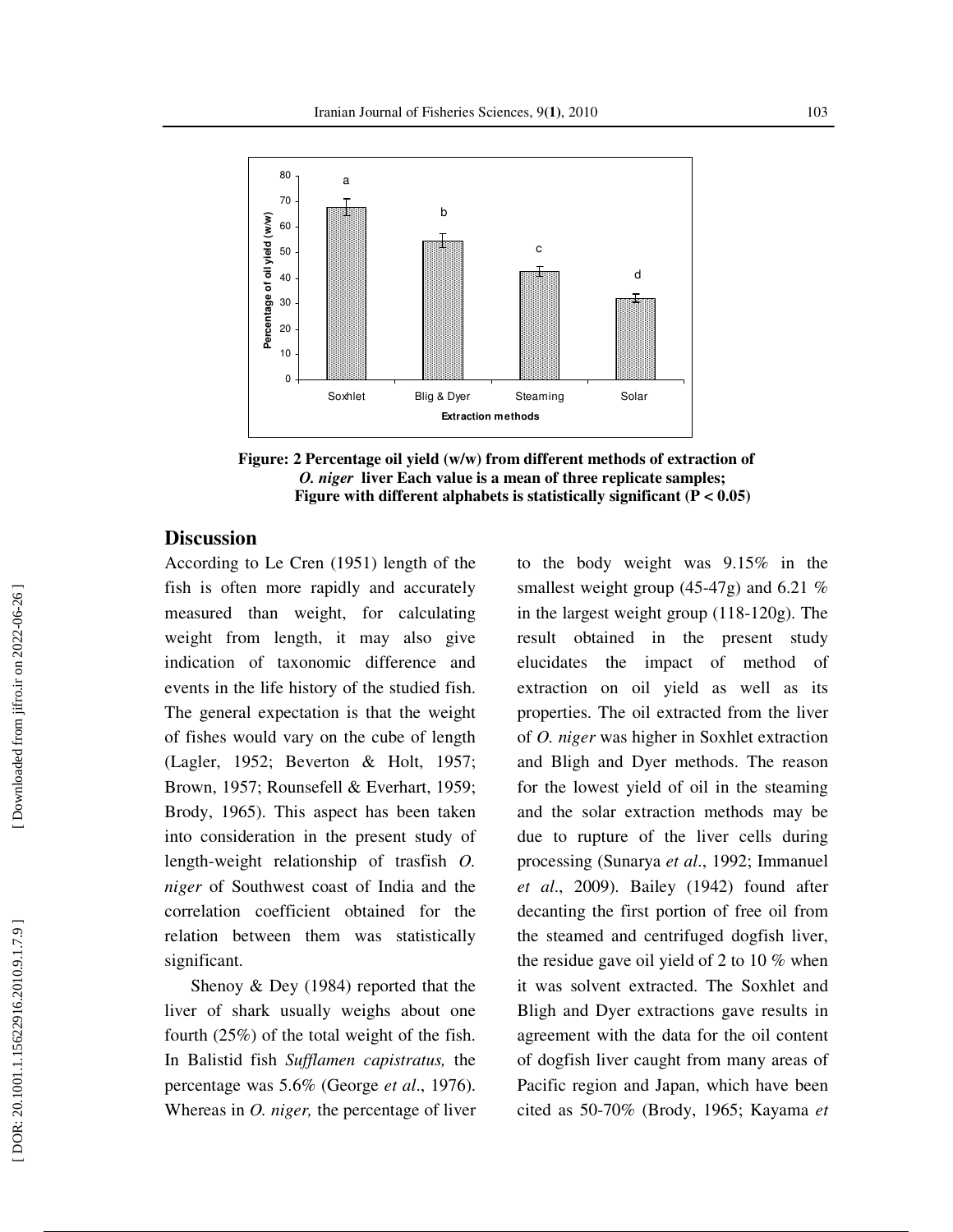*al*., 1969; Kizevetter, 1973; Murrey & Burt, 1983).

Fats have definite melting point. They are usually low and vary in each case. The melting point of a fat is always higher than the temperature at which it solidifies. The melting points of natural fats are not sharp because they are mixture of several fats. Presence of saturated fatty acids in fact increases the melting point and vice versa. This property causes the fat to be liquid or oil state at room temperature. Solidification temperature of beef fat is  $36^{\circ}$ C (Shanmugam, 1990). Similarly in the present study the solidification point for the oils remained at  $29\pm0.5$ <sup>O</sup>C in all four methods.

Shanmugam (1990) pointed out the specific gravity of solid fat (0.86) to be less than the specific gravity of liquid fat (0.91 to 0.95). The specific gravity of *O. niger* liver oil extracted by the four methods have the same value of  $0.95$  (at  $29^{\circ}$ C) which describes that the oil extracted from the fish is liquid fat (0.91 to 0.95).

Fats have definite angles of refraction and any deviation from the normal value indicate mixture of fats. According to Pillai (1963), the refractive index of *O. niger* liver oil extracted by steaming method has 1.45 µ at  $28^{\circ}$ C, whereas in the present study the refractive index was slightly varied in between 1.42 and 1.48 $\mu$  at 29<sup>o</sup>C in the four methods.

All fats and oils contain 0.1 to 2% complex alcohol known as sterols (Jacobs, 1965; Young, 1986) and this level was varied in the oil extracted by various methods. In the present study in Bligh and

Dyer and steaming extraction methods, the level of cholesterol was almost 50 % higher than the other two methods. But Sunarya *et al*. (1992) found that the cholesterol content was in similar level  $(1.1\%)$  in the three different methods of extraction of oils from dogfish liver (Bligh & Dyer, Soxhlet and steaming methods). In dogfish liver oil, Kayama *et al*. (1969) reported 0.93% cholesterol. Iwasaki and Harada (1984) reported 1.11% cholesterol in blue shark liver oil.

The oils of fish and other marine animals are characterized by a large group of saturated and unsaturated fatty acids, which are commonly associated with mixed triglycerides. In addition to these, the oils contain small quantity of fatty acids in phospholipids. Compared to body fat, liver oils and oils from particular organs of fish and other marine animals can often contain large amount of fatty acids associated with phospholipids, glycerol, ethers and wax esters (Lovern, 1962; Young, 1986; Davidson & Cliff, 2002; Garcia *et al*., 2004; Immanuel *et al*., 2009).

In the present study, the total saturated fatty acid content of the fish *O. niger* liver oil extracted by different methods were much varied (47.05-59.54%). The saturated fatty acids of marine animals are ranged between 17.3 and 61.6%. For instance, in cod liver oil, the saturated fatty acid percentage was 17.3 and in Atlantic herring oil and Menhaden oil, it was 21.5 and 33.3% respectively (New, 1987). In Madura anchovy and gizzard shade, it was 48.9 and 61.6% (Nair & Gopakumar, 1977) etc. Nair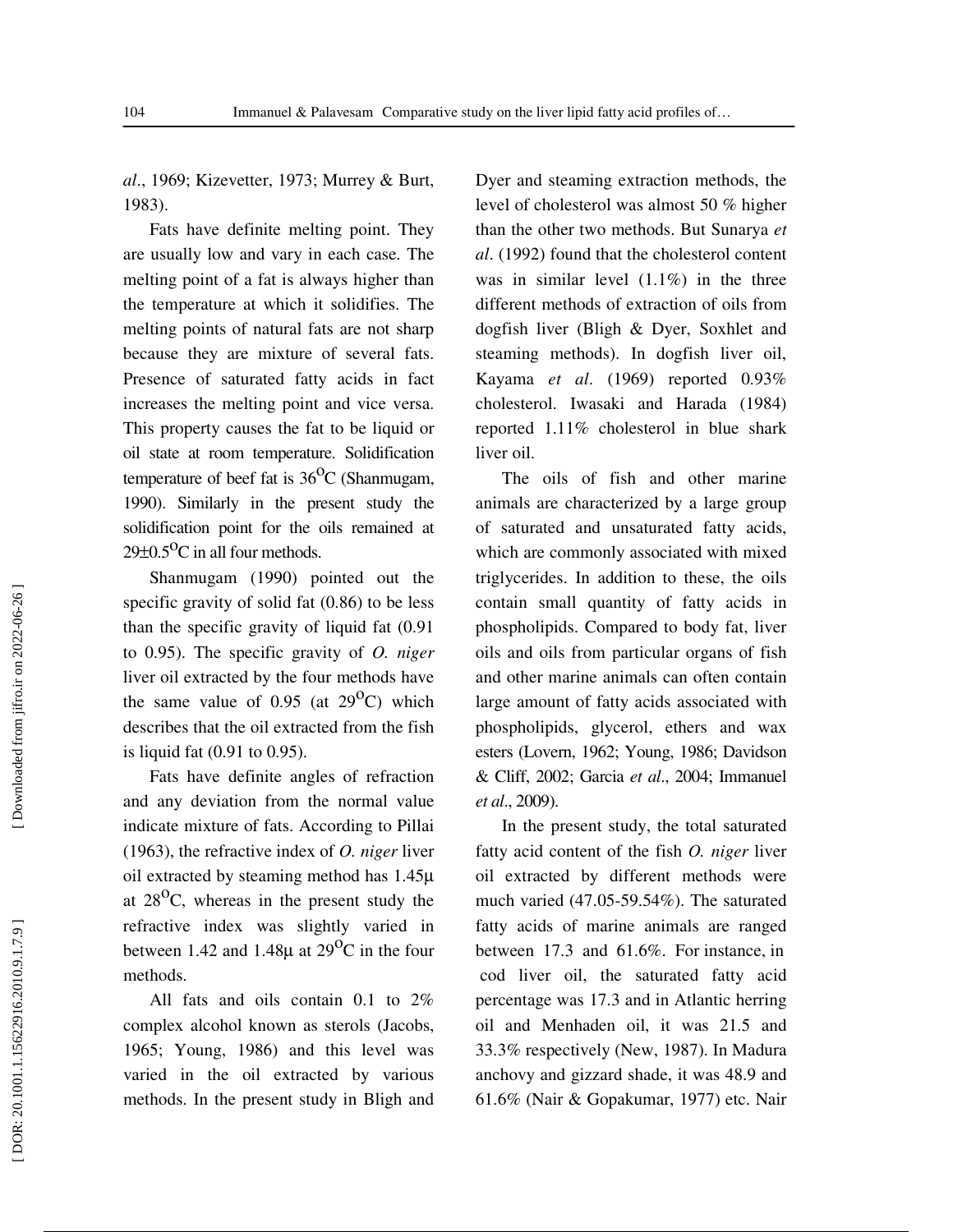& Gopakumar (1982) studied the saturated fatty acid percentage of *Tilapia mossambica* both brackish water and fresh water separately and they found that *T. mossambica* brackish water species has 50.67 to 53.45% of saturated fatty acids, whereas fresh water species has 47.80 to 48.56% of saturated fatty acids. Ackman *et al.* (1963) pointed out the oil from Newfoundland capelin (*Mallotus villosus*) associated with 22.60 to 23.50% of saturated fatty acids and also Indian oil sardine has 40.32 % of saturated fatty acids (Raj, 1993). Similar to the above, in the present study also a remarkable variation was found on saturated fatty acid level, it is because of the differences between oil extraction methods. For instance, the saturated fatty acid level of oil samples extracted by Soxlet, Blig & Dyer, Steaming and Solar extraction methods was 52.73, 47.05, 49.05 and 59.54% respectively. In accordance with this, Immanuel *et al* (2009) reported that the saturated fatty acid level of liver oil samples of *S. capistratus* was ranged between 36.32 and 63.84% in the above extraction methods.

The monounsaturated fatty acid content of oils of marine fishes varied from 16.9 to 77.1%. Madura anchovy fish oil has the maximum level of 16.9% monounsaturated fatty acids (Nair & Gopakumar, 1977). New (1987) reported the highest level of 77.1% monounsaturated fatty acids in cod liver oil. The oil separated from Atlantic herring contains 73.9% of monounsaturated fatty acids, which was separated from the whole body (New, 1987). Meanwhile very low percentage of monounsaturated fatty

acids was separated from the whole body oil of Madura anchovy. Liver oil of fish normally contains high level of monounsaturated fatty acids (New, 1987; Davidson & Cliff, 2002), but in the present study, the monounsaturated fatty acid content of different oil samples extracted by various methods was ranged from 26.68 to 30.49%. Similarly, Immanuel *et al.* (2009) reported the monounsaturated fatty acid level of *S. capistratus* liver oil samples extracted by different methods was ranged from 23.76 to 40.90%.

In *O. niger* liver oil, oleic acid (C18: 1) and palmitoleic acid (C16: 1) were found to be the major monoenic acids of the oil extracted by various methods. These two acids were found to be more or less same percentage reported for sardine oil by Gopakumar & Nair (1966) and less in dog fish liver oil reported by Sunarya *et al.* (1992). C14: 1 was absent in several fish oils (e.g. dog fish liver oil: Sunarya *et al.,* 1992). But in *O. niger* liver oil, the amount of C14: 1 is too low  $(0.13 \text{ to } 0.43\%),$ whereas C20: 1 and C22: 1 were in higher percentage in dogfish liver oil than the liver oil of *O. niger*. In the present study, the polyenic acids (PUFA) constitute 13.78 to 22.54% of the total fatty acids. Among these cislinoleic acid (C18: 2) was the major constituent (8.89 to 12.87%). In evidence to this, Immanuel *et al* (2009) also reported that cislinoleic acid was the dominant fatty acid among the PUFA and the level of this particular acid recorded was ranged between 5.05 and 11.85%. But in certain fish oils the cislinoleic acid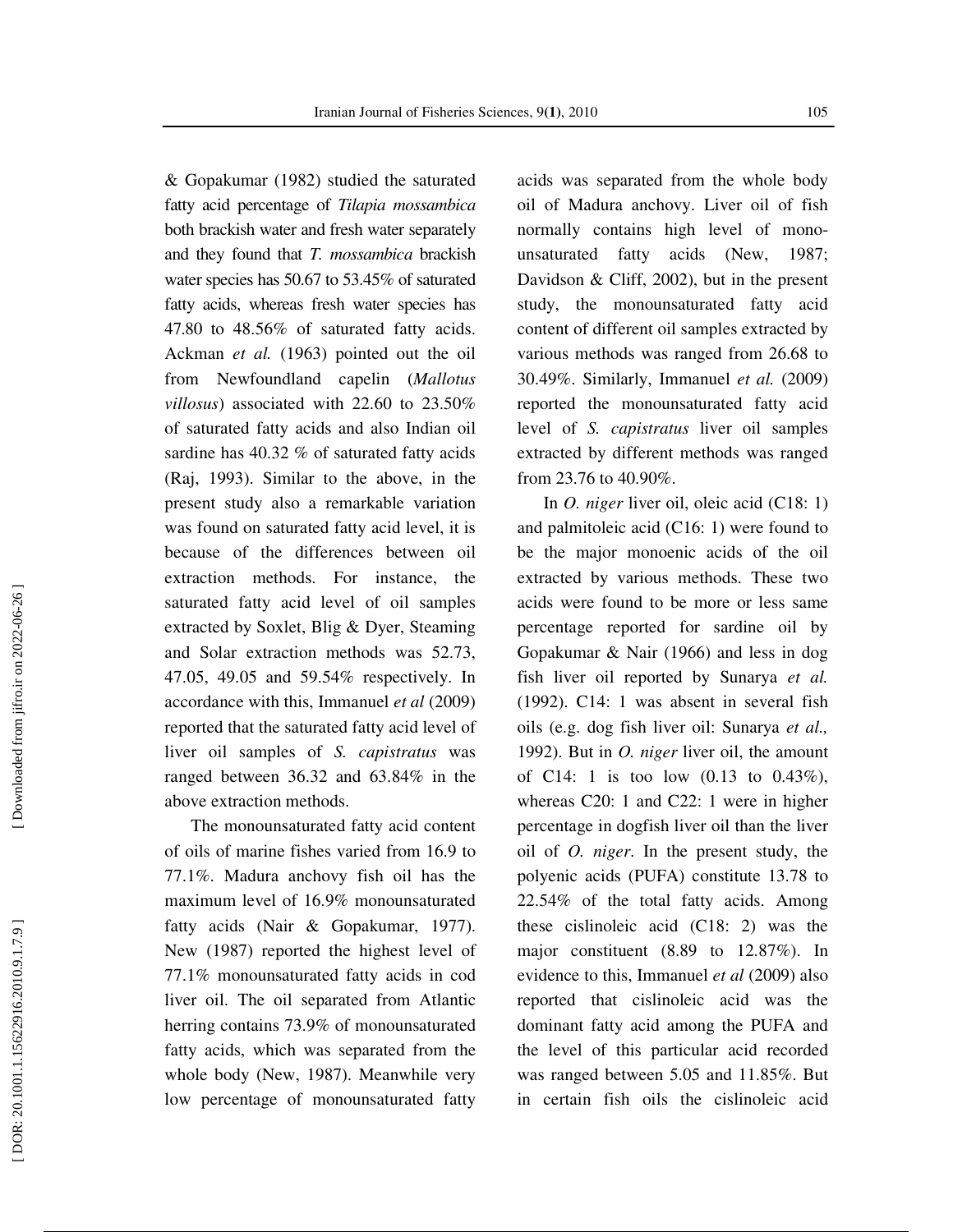reported was very low or absent. For eg., in New found land capelin fish oil, it was absent (Ackman *et al*., 1963), whereas it is less in Atlantic Herring oil (1.7%), Menhaden oil (2.0%), Cod liver oil (1.8%) and Pollack liver oil (5.0%) (New, 1987; Akiyama & Dominy, 1989).

According to Ackman (1982) in marine oils, the dominant PUFA are those of the series of C20: 5n-3 and C22: 5n-3, but in the present study the percentage of these two acids occupied second position next to C18: 2 in the PUFA series. C18: 3 were present in trace in solar and Bligh and Dyer methods, but in the other two methods it was not detected. In Atlantic herring and cod liver oils also this acid was very low (New, 1987). Among C20 PUFA series, C20: 4 and C20: 5 were the major acids, i.e., 1.54 to 2.74% and 1.86 to 2.86% respectively in the present study. Whereas in cod liver oil C20: 4n-6 is in trace amount, but presence of 20: 5n-3 was relatively higher amount (8.9%) (New, 1987). In dogfish liver oil, C20: 4n-3 was absent and C20: 5n-3 was representing 4.4 to 4.8% (Sunarya *et al*., 1992). In pollack liver oil, C20: 4n-3 was absent, but C20: 5n-3 was present in fairly good amount of 12% (Ackman *et al*., 1963).

In the C22 PUFA series, only C22: 2, C22: 3 and C22: 4 were not detected in the present study. In dogfish liver oil also these series of PUFA were absent except C22: 5 and C22: 6 (Sunarya *et al*., 1992). The percentage of C22: 5n-3 and C22: 6n-3 in dogfish liver oils was 2.3 to 2.6% and 9.9 to 11.7%, respectively. But in the present

study the amounts were 1.0 to 1.7% (C22: 5n-3) and 0.48 to 2.30% (C22: 6n-3) respectively. In Atlantic herring oil 1.0 and 3.8%, Menhaden oil 1.7 and 7.9%, cod liver oil 1.6 and 9.3% of C22:5 and C22: 6 (New, 1987).

Considering the quantity of oil yielded and their biochemical constituents, Soxhlet and Bligh and Dyer methods were found to be suitable for *O. niger* liver oil extraction.

#### **Acknowledgement**

The first author wishes to thank Department of Science and Technology (DST), Ministry of Science and Technology, Govt. of India, for its financial support, in the form of a research grant (Young Scientist Fellowship  $-$  SR/FT/L-147/2004).

#### **References**

- **Ackman, G., 1982.** Fatty acid composition of fish oils. *In*: Nutritional evaluation of long chain fatty acids in fish oils. (S.M. Barlow and M.E. Stansby eds.), Academic press, London, UK. pp.25-88.
- **Ackman, G., Jangaard, P.M., Burgher, R.D., Huges, M.L. and Macallum, W.A., 1963.** An account of fatty acid components of Newfoundland capelin (*Mallotus villosus*). Journal of American Oil Chemical Society, **40:**564-567.
- **Adebiyi, O.D. and Bawa, A.A., 2006**. Ackeral (*Scomber scrombrus*) oil extraction and evaluation as raw materials for industrial utilization. Leonardo Journal of Science, **8:**33–42.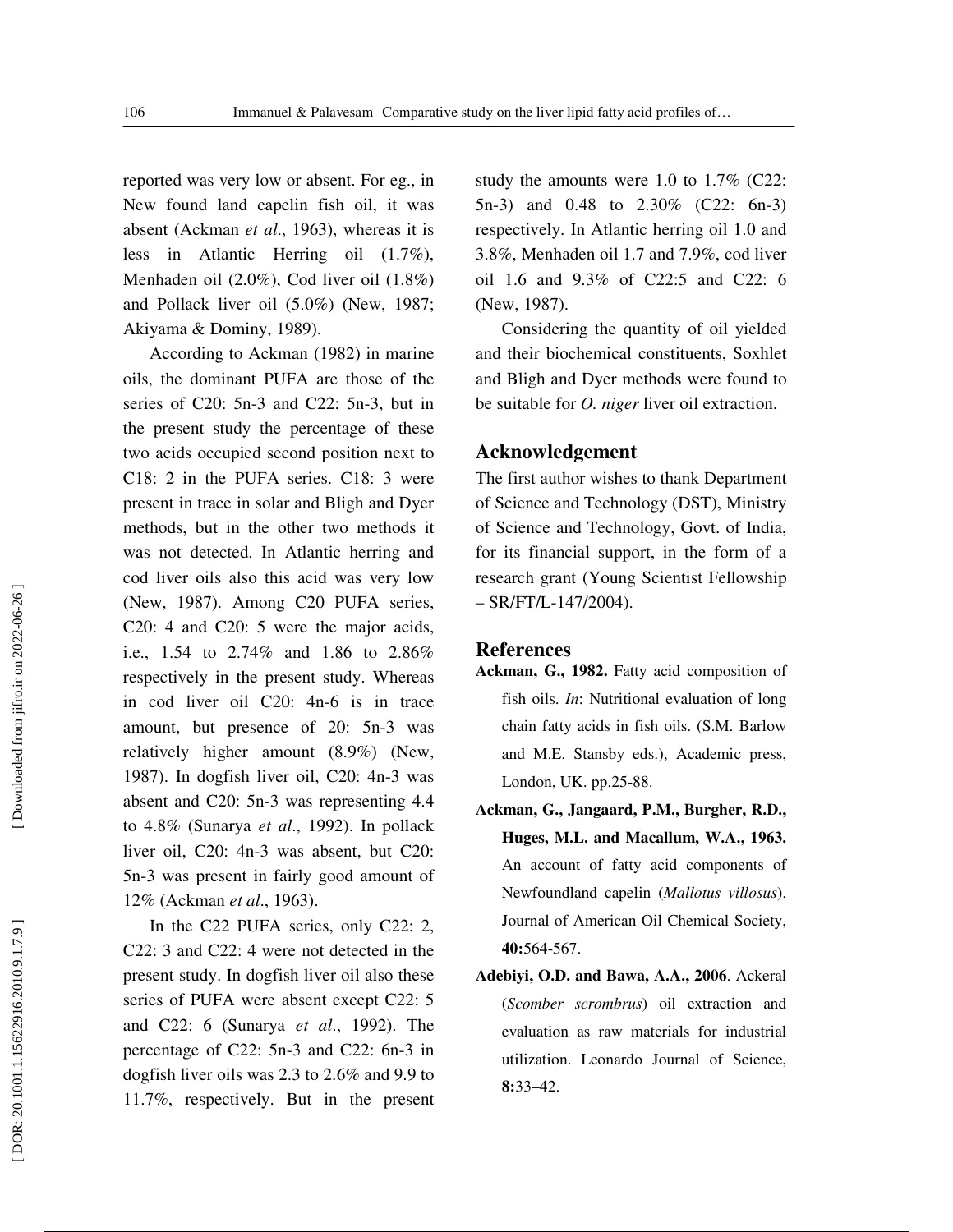- **Adrianus, J.K., 1993.** Phospholipids of Marine origin- The squid (*Loligo Vulgaris*). Journal of Scientific Food and Agriculture, **61:**129- 132.
- **Aidos, I., Van der Padt, A., Luten, J.B. and Boom, R.M., 2002.** Seasonal changes in crude and lipid composition of herring fillets, by products and respective produced oils. Journal of Agriculture Food Chemistry, **50:**4589- 4599.
- **Akiyama, D.M. and Dominy, W.G., 1989.** Penaeid shrimp nutrition for the commercial feed industry. Proceedings of the people republic of China, Aquaculture and feed work shop, Ed. D.M. Akiyama, pp.189-236.
- **AOCS, 1998.** Official methods and recommended practices of the American oil chemists' Society. 5th edn., AOCS: Champaign, Illinois, USA. 848P.
- **Bailey, B.E., 1942.** Vitamin A investigation III. The preparation of Vitamin A oil from dogfish livers. Progress Report on Pacific Coast Station. **50:**10-12.
- **Beverton, R.J.H. and Holt, S.J, 1957.** On the dynamics of the exploited fish populations. Fisheries Investigation, Ministry of Agriculture, Fisheries & Food, Great Brittan, Series, **2:**19-533.
- **Bligh, E.G. and Dyer, W.J., 1959.** A rapid method of total lipid extraction and purification. Canadian Journal of Biochemistry and Biophysics, **37:**911-917.
- **Brody, L., 1965.** Fishery byproducts Technology, The AVI Publishing Company Inc. Westport (Connecticut), pp.47-95.
- **Brown, M.E., 1957.** Experimental Studies on growth*. In* : Physiology of fishes, Ed. M.E. Brown, Academic Press, New York, USA. pp.361–400.
- **Davidson, B. and Cliff, G., 2002**. The liver lipid fatty acid profile of seven Indian Ocean shark species. Fish Physiology and Biochemistry, **26:**171-175.
- **Folch, J., Lees, M. and Sloane Stanely, H., 1957.** A simple method for the isolation and purification of total lipids from animal tissues. Journal of Biological Chemistry, **226:**497-509.
- **Garcia, G.N., Aguilar, R.P., Alvarado, L.B. and Garcia, J.O., 2004.** Characterisation of the lipid composition and natural anti oxidants in the liver oil of *Dasyatis brevis* and *Gymnura marmorata* rays. Food Chemistry, **87:**89-96.
- **George, A.I., Nazir Ahamed, M.S. and Sivadason Asari, T.N., 1976.** Observations on an unusually heavy landing of *Sufflamen capistratus* (Shaw) (Balistidae) along South Kerala coast during 1971-1972. Bulletin of the department of fisheries, Kerala, India. 1**(1):**56-60.
- **Gopakumar, K. and Nair, M., 1966.** Studies on fish lipids –II. Fatty acid composition of lipids of oil sardine (*Sardinella longiceps*). Fisheries Technology, 3**(1):**21-25.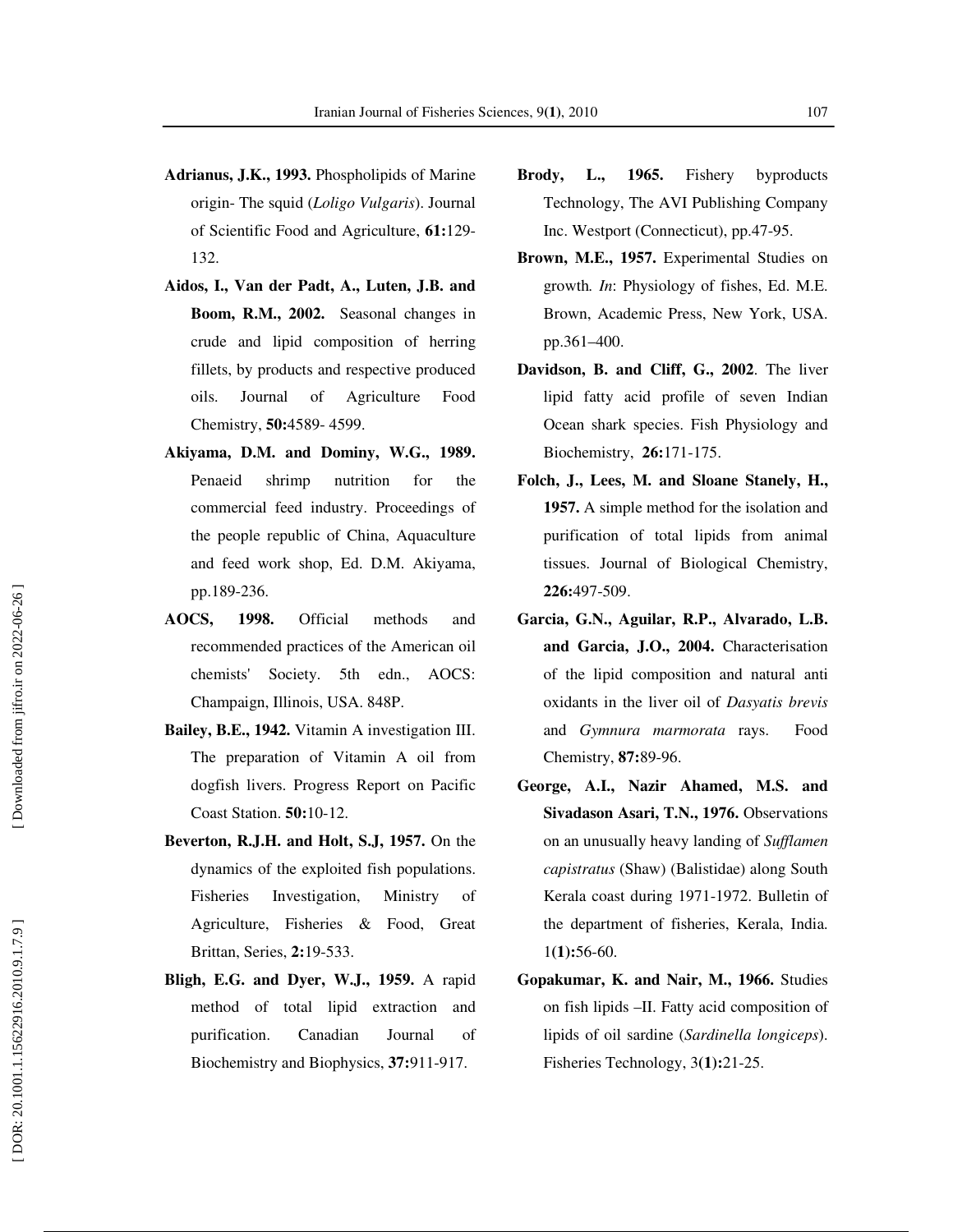- **Immanuel, G., Peter Marian, M. and Palavesam, A., 2000.** A note on the trashfish resources of Southwest coast of India during the years 1991- '93**.** Ecology and Ethology of Aquatic Biota. Ed. K. Arvind Kumar, Daya Publication. I**(24):**332-336.
- **Immanuel, G., Sathasivan, S., Selva Shankar, V., Punitha Peter, M.J. and Palavesam, A., 2009.** Processing and characterization of low cost Balistid fish *Sufflamen capistratus* liver oil for edible purpose. Food Chemistry, **115:**430- 435.
- **Iwasaki, M. and Harada, R., 1984**. Cholesterol content of fish gonads and livers. Bulletin of Japanese Society of Science and Fisheries, 50**(9):**1623P.
- **Jacobs, M.B., 1965.** The Chemical analysis of food and food products. 3<sup>rd</sup> edn., D. Van Nostrand Company, Inc. New Jercy, London, UK. 662P.
- **Kayama, M.; Tsuchiya, Y. and Nevenzel, J., 1969.** The hydrocarbons of shark liver oils. Bulletin of the Japanese Society of Science and Fisheries, 35**(7):**653-664.
- **Kizevetter, K., 1973.** Chemistry and technology of Pacific fish. Israel Programme for Scientific Translation (IPST) Catalogue No. 600818, pp.7-18.
- **Lagler, K.F., 1952.** Fresh water fishery biology. Dubuque, Iowa, WmC. Brown company, 360P.
- **Le Cren, E.D., 1951.** The length, weight relationship and seasonal cycle in gonad weight and condition in the perch (*Perca*

*fluviatilis*). Journal of Animal Ecology, 20**(2):**201–219.

- **Lovern, J.A., 1962.** Fish Nutrition, Eds. E. Heen and R. Kreuzer. *In*: Fishing News Ltd., London, UK. 86P.
- **Miller, L. and Berger, T., 1985.** Bacteria identification by Gas Chromatography of whole cell fatty acids. Gas chromatography application note 228-41. Hewlettpackard, 3000 Hanover, St. Palo Alto, CA 94304 - 1181, pp.1–8.
- **Murrey, J. and Burt, J.R., 1983.** The composition of fish. Torry advisory note, No. 38, Torry Research Station, Ministry of Agriculture, Fisheries & Food, Aberdeen, Scotland, 11P.
- **Nair, R.K.G. and Gopakumar, K., 1977**. Fatty acid composition of marine fish body fat. Journal of Food Science and Technology, 14**(6):**268-270.
- **Nair, R.K.G. and Gopakumar, K., 1982.** Effect of age on the fatty acid composition of Tilapia (*Tilapia mossambica*). Journal of Food Science and Technology, **19:**250-254.
- **Nair, R.K.G. and Gopakumar, K., 1985**. Influence of habitat on the fatty acid composition of Tilapia (*Tilapia mossambica*). In: Proceedings of the symposium on Harvest and Post-harvest Technology of Fish, Eds. K. Ravindran *et al*. Society of Fisheries Technologists, Cochin, India, pp.467-469.
- **Narasimhan, A.G., Ramamurti, R. and Raman, R., 1965**. A text book of practical physics, 2<sup>nd</sup> edn.. Paul & Co. Publ., Madras, India, 158P.

j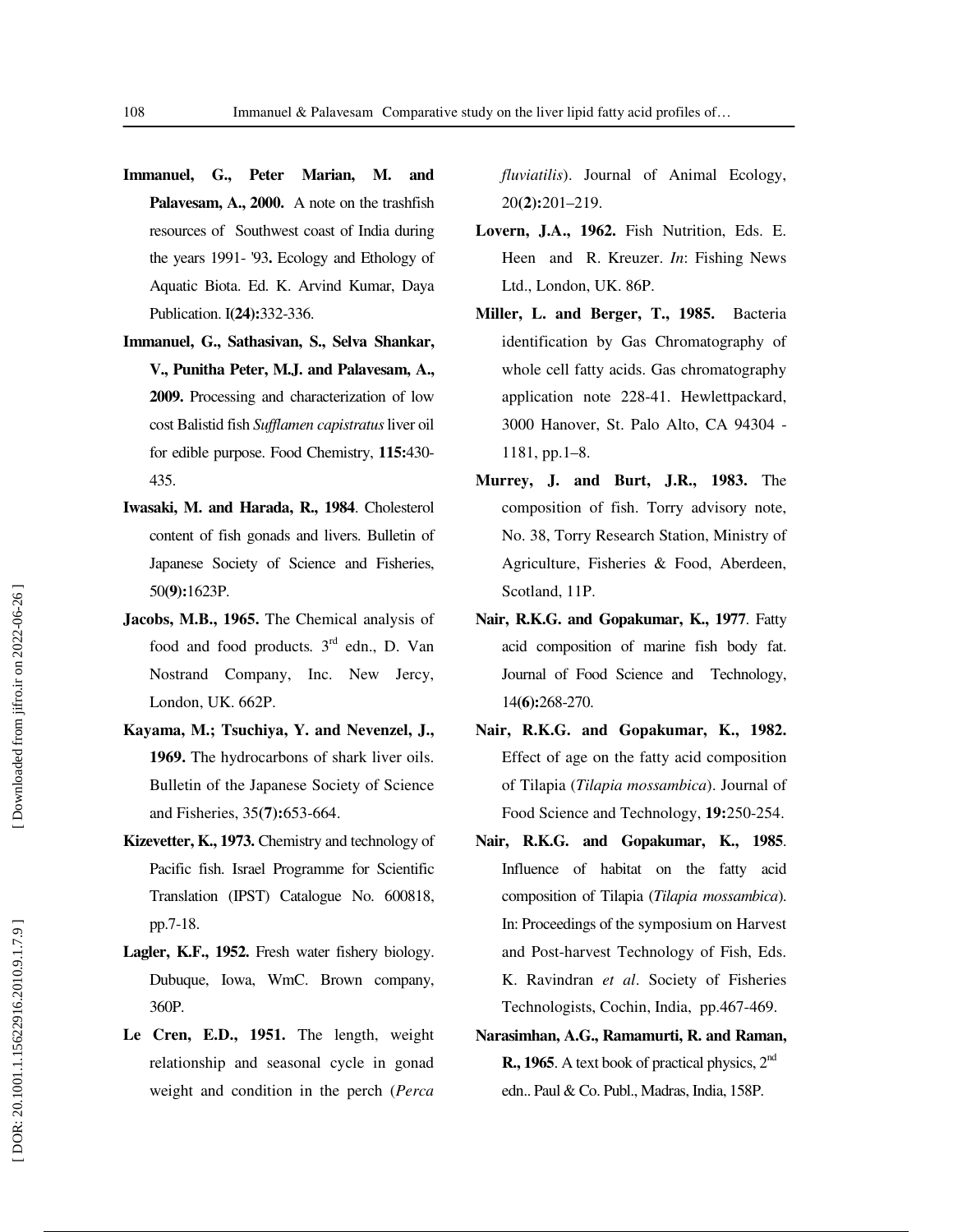- **New, M.B., 1987.** Feed and feeding of fish and shrimp - A manual on the preparation and presentation of compound feeds for shrimp and fish. Aquaculture Development and Coordination Programe, FAO, Rome, Italy. ADCP/REP/87/26.
- **Pillai, S.K., 1963.** The fatty acid constituents of the liver of *Odonus niger* (Ruppel) Ph.D. Thesis of the University of Kerala, Trivandrum, India. 352P.
- **Raj, P.R., 1993.** Aquaculture feed. A handbook on Aquafarming MPEDA Publication, Cochin, India. pp.1-64.
- **Rossell, J.B., 1986**. Classical analysis of oils and fats. In : Analysis of oils and fats, Eds. R.J. Hamilton and J.B. Rossell. Elsevier Applied Science publisher, London, U.K. pp.1-90.
- **Rounsefell, G.A. and Everhart, H., 1959.** Fishery Science and its Methods and Applications, John Wiely and Son Inc. New York, USA. 444P.
- **Shanmugam, A., 1990**. Fundamentals of biochemistry for Medical students. Published by the author, Madras, India. pp.1-147.
- **Shenoy, A. S. and Dey , V .K., 1984.** Shark and its utility. Seafood Export Journal, **1:**5-12.
- **Sun, T., Pigott, G.M. and Herwig, R.P., 2002.** Lipase assisted concentration of n-3 polyunsaturated fatty acids from vicera of formed Atlantic Salmon (*Salmo salar* L). Journal of Food Science, **67:**130-136.
- **Sunarya, S., Hole, M. and Anthony Taylor, K.D., 1992**. Extraction and composition of Dog fish liver oil, FAO fisheries report, No. 470 supplement. pp.267-275.
- **Young, F.V.K., 1986.** The chemical and physical properties of crude fish oils for refiners and hydrogenators. International association of fish meal manufacturers. Fish Oil Bulletin. **18:**1-19.
- **Zar, J.H., 1974.** Biostatistical analysis. Prentice–Hall Inc. New Jersey, USA. 620P.
- **Zheng, X., Seiliez, I., Hastings, N., Tocher, D.R., Panserat, S., Dickson, C.A., Bergot, P. and Teale, A.J., 2004.** Characterisation and comparision of fatty acyl  $\Delta$  6 desaturax C DNAs from fresh water and marine teleost fish species. Comparative Biochemistry and Physiology, Part B. **139:**269-279.